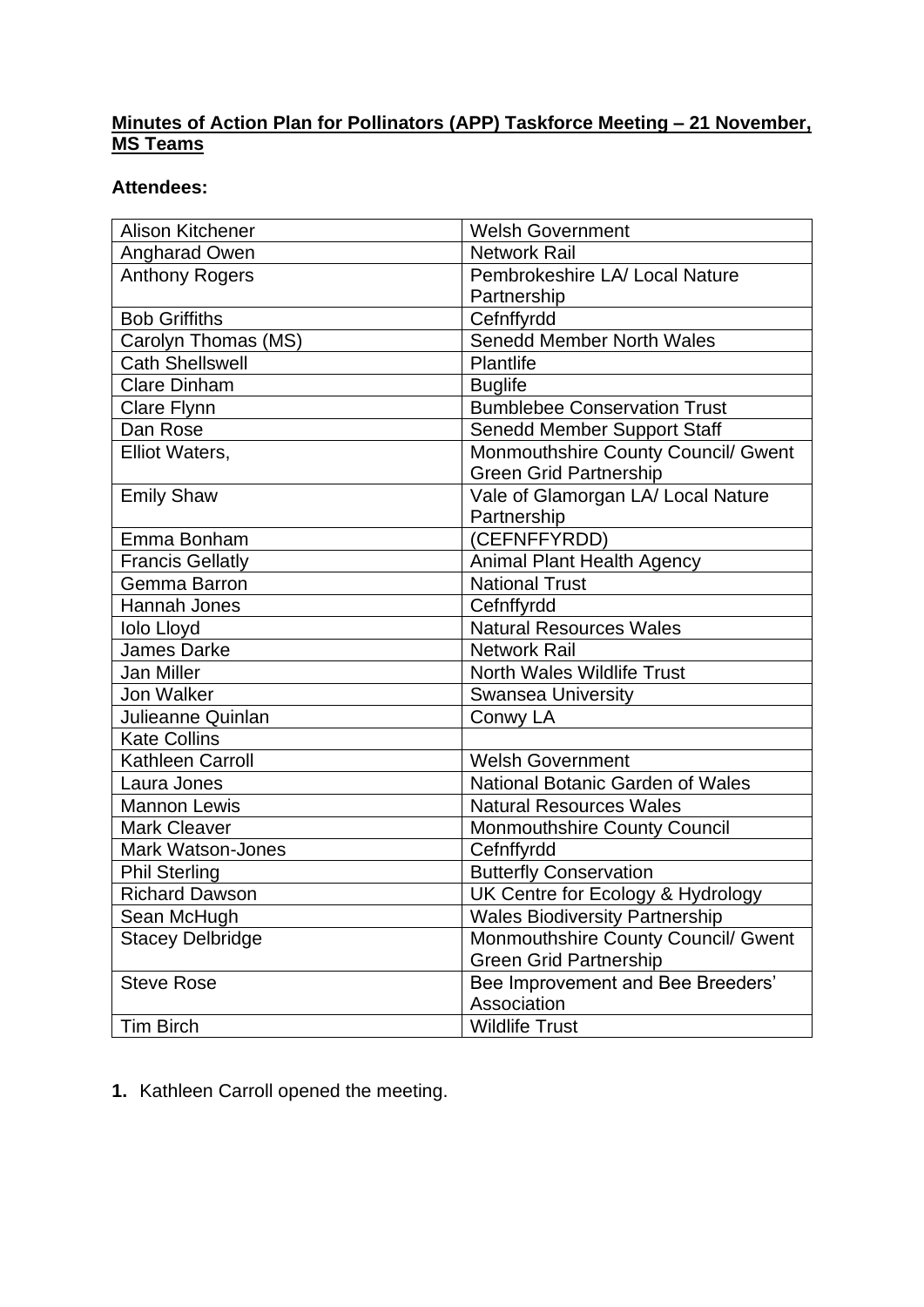#### **2. Philip Sterling (Butterfly Conservation) – System change in verge maintenance for wildlife – Carbon benefits and cost savings**

Dr Phil Sterling currently works at the UK charity Butterfly Conservation as the lead for Building Sites for Butterflies. He was the principal ecological adviser to local government in Dorset UK for 25 years. In the Taskforce meeting, March 2021, his shared his experiences of large scale habitat creation schemes and managing the authority's highway verge maintenance programme. Phil was asked back to this meeting to explore this further.

Link to download presentation: **Action Plan for Pollinators Taskforce - cost** [savings on road verges 22nov21 Phil Sterling.pptx](https://eur01.safelinks.protection.outlook.com/ap/p-59584e83/?url=https%3A%2F%2Fbutterflyconservation-my.sharepoint.com%2F%3Ap%3A%2Fg%2Fpersonal%2Fpsterling_butterfly-conservation_org%2FEZ7MbyN5wl1NlA3UqowjbxUB672GPaeV7qj39CEZZA7scg%3Fe%3Dwd97UY&data=04%7C01%7CKathleen.Carroll%40gov.wales%7C50329b42037e4acf678608d9adb0d4c0%7Ca2cc36c592804ae78887d06dab89216b%7C0%7C0%7C637731797256307625%7CUnknown%7CTWFpbGZsb3d8eyJWIjoiMC4wLjAwMDAiLCJQIjoiV2luMzIiLCJBTiI6Ik1haWwiLCJXVCI6Mn0%3D%7C3000&sdata=jTHJZPzkxlWjO8HIACfFUttXp6dfxPr%2BftdzSomlImY%3D&reserved=0)

During the presentation, Phil explained that having minimal amounts of top soil on verges results in low nutrients soils, which provides good substrata for wildflowers.

We discussed the removal of topsoil more widely across the road network. On a large scale this may not be practical but on site, where machinery is available, this could be a possibility.

Jan reminded us that when planting for pollinators it is important to include larval food plants. Jan requested a link to the Taskforce's suggested plant list for pollinators to be posted. Link:

[https://www.biodiversitywales.org.uk/Content/Upload/Bee-friendly-plant-list-](https://www.biodiversitywales.org.uk/Content/Upload/Bee-friendly-plant-list-ENG.pdf%20/)[ENG.pdf /](https://www.biodiversitywales.org.uk/Content/Upload/Bee-friendly-plant-list-ENG.pdf%20/) [https://www.biodiversitywales.org.uk/Content/Upload/Bee-friendly](https://www.biodiversitywales.org.uk/Content/Upload/Bee-friendly-plant-list-CY.pdf)[plant-list-CY.pdf](https://www.biodiversitywales.org.uk/Content/Upload/Bee-friendly-plant-list-CY.pdf)

Arising from slide 18 in Phil's presentation, we discussed the contribution that species-rich grassland provides for carbon storage. Cath Shellswell also provided details to the following papers:

- Lange, M., Eisenhauer, N., Sierra, C. et al. Plant diversity increases soil microbial activity and soil carbon storage. Nature Communications 6, 6707 (2015).<https://doi.org/10.1038/ncomms7707>
- Prommer, J, Walker, TWN, Wanek, W, et al (2020) Increased microbial growth, biomass, and turnover drive soil organic carbon accumulation at higher plant diversity. Global Change Biology. 2020 ; 26: 669– 681. <https://doi.org/10.1111/gcb.14777>

# **3. Stacey Delbridge (Monmouthshire County Council) - Pollinator Friendly Gwent, Nature isn't neat project**

Stacey updated us on the development of Nature Isn't Neat. Initially, WG funded a pilot project, [Nature Isn't Neat,](https://eur01.safelinks.protection.outlook.com/?url=https%3A%2F%2Fwww.monmouthshire.gov.uk%2Fnin%2F&data=04%7C01%7CKathleen.Carroll%40gov.wales%7Cdf06a70c97b84446218a08d992e66476%7Ca2cc36c592804ae78887d06dab89216b%7C0%7C0%7C637702340483679102%7CUnknown%7CTWFpbGZsb3d8eyJWIjoiMC4wLjAwMDAiLCJQIjoiV2luMzIiLCJBTiI6Ik1haWwiLCJXVCI6Mn0%3D%7C1000&sdata=BTtxmiI3aQCfIaPbJy1joM%2FfA3EUp9%2F4ZV85KVqCZ%2FI%3D&reserved=0) to raise awareness and engage with the people of Monmouth Town about the need to help all pollinators. The project was extended across Monmouthshire County in 2020/21 with WG, Local Places for Nature funding from the National Heritage Lottery Fund. Building on the success they have had the project is expanding across the Gwent authorities as part of the Pollinator Friendly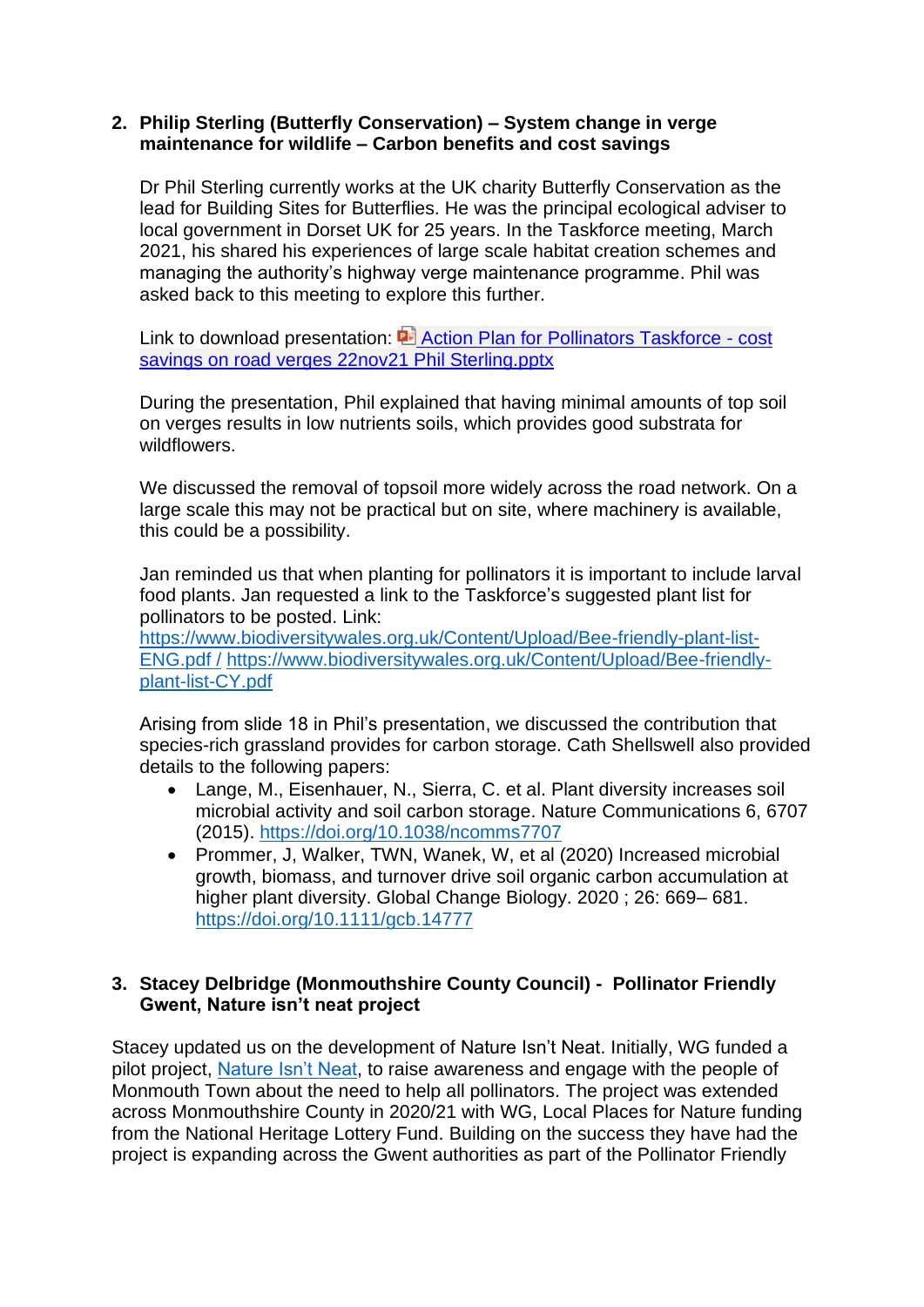Gwent workstream of the [Gwent Green Grid](https://www.monlife.co.uk/outdoor/green-infrastructure/green-infrastructure-partnerships-projects/gwent-green-grid-partnership/) a WG, Enabling Natural Resources and Well-being (ENRaW) Scheme.

In her presentation, Stacey explained that the project is to stimulate behavioural change resulting in widespread local action to address the decline of pollinators.

One of their goals is to share learning and best practice through a forum. This was a shared goal of the APP roadside verge/amenity grassland sub-group. It was agreed that it would be sensible for both the APP sub-group and Gwent Green Grid to work together to deliver this shared goal. The first meeting of this grassland management group will take place on 10 Dec 2021.

Please find Stacey's presentation attached.

## **4. Cath Shellswell (Plantlife, Magnificent Meadows Cymru Manager) - Magnificent Meadows**

Plantlife's Magnificent Meadows project, funded through ENRaW (summer 2019- 2022), aims to restore species-rich grassland for wildlife and people. Plantlife is working with a number of partners, including the National Trust (NT) and the Centre for Sustainable Health Care, to achieve this goal.

The project is divided into three main areas, Meadow Makers, Meadow Skills and Meadows for Wellbeing. Cath's presentation (attached) outlined some of the project achievements. This included the creation of several new sites with the National Trust and community groups. They are developing a [meadow hub.](https://meadows.plantlife.org.uk/) A test site is currently live. Following testing, a bilingual meadow hub is expected to be launched in Spring 2022. With information reported through their [Waxcap App](https://www.plantlife.org.uk/uk/discover-wild-plants-nature/habitats/grassland/waxcaps-fungi/waxcapp-survey) a number of new speciesrich grassland sites have been identified. Their workshops have been successful and well attended. More workshops on meadow making, plant ID, monitoring/surveying will be run next year. You can receive updates from this project through their newsletter: [Magnificent Meadows Wales newsletter sign up \(mailchi.mp\)](https://mailchi.mp/plantlife/magnificentmeadowswales)

Jan was particularly interested in the wellbeing aspect of the project and working with hospitals. The National Botanic Garden's Biophilic Wales project has also been working with Health Care Trusts. A request was made for a future presentation on Biophillic Wales for the next Taskforce meeting.

Alison stated that Local Places for Nature supports work to increase pollinators, change mowing practices and create places for nature healthcare settings. Alison was also asked if she could give a presentation at the next meeting.

Local Places for Nature grant funding is distributed through partners including Keep Wales Tidy and National Lottery Heritage Fund.

For more information on Local Places for Nature funding, please see: [Local Places for Nature -](https://keepwalestidy.cymru/our-work/conservation/nature/) Keep Wales Tidy [Local Places for Nature –](https://www.heritagefund.org.uk/funding/local-places-nature#:~:text=Local%20Places%20for%20Nature%20is%20a%20capital%20grant,communities%20in%20the%2050%25%20most%20deprived%20areas%20OR) Heritage Fund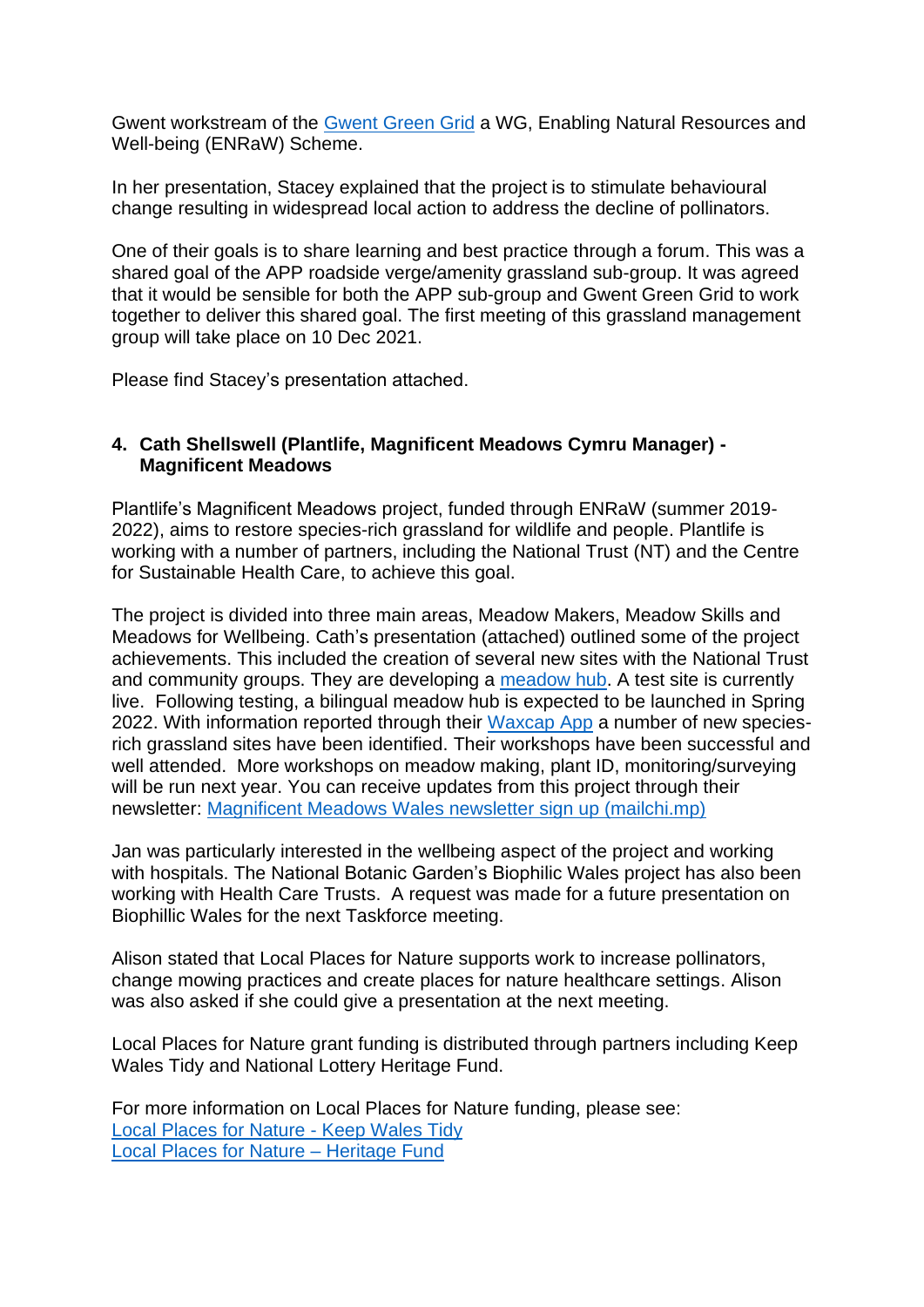### **5. Carolyn Thomas (MS) - Champion for biodiversity on grass verges and amenity grassland**

Carolyn Thomas (MS) introduced herself to the Taskforce. Carolyn is a newly elected Senedd Member for North Wales and has been asked by the Deputy Minister for Climate Change to champion managing grass verges and amenity areas for biodiversity. Carolyn's past experience includes working with Local Government's biodiversity, Street Scene and transport teams.

She has met with Local Nature Partnerships representatives, Local Authority Environmental Directors and plans to meet with Local Authority Chief Executives.

#### **6. Iolo Lloyd (Natural Resources Wales) Pollinators – A Case Study on the Welsh Gov. Woodland Estate**

Iolo presented findings of invertebrate pollinator survey work undertaken in 2020 at Hafren Forest, Montgomeryshire. Please find attached Iolo's presentation and a copy of the report associated with this study.

Clare Dinham and Jon said that they were interested to hear how this work develops and how it informs (wood)land management decisions. Clare said that at a future point she would welcome working with Iolo and that Bumblebee Conservation Trust would probably also be interested.

Richard had not seen the report, as he had joined the Taskforce after it had initially been shared in the Spring. He requested that it be re-shared.

# **7. Updates**

#### **Steve Rose (Bee Improvement and Bee Breeders' Association, BIBBA)**

Steve informed us that the Republic of Ireland have introduced for debate the ['Protection of the Native Irish Honey Bee Bill 2021'](https://www.oireachtas.ie/en/bills/bill/2021/133/) to the Seanad (the Upper House of the Irish Legislature). This Irish Bill entitled an Act to prevent the importation into the Irish Rep. of honey bees other than the 'native Irish honey bee' defined in the Bill as European Dark Honey Bee (*Apis mellifera mellifera).*

#### **Kathleen Carroll (WG – Landscape Nature Forestry)**

#### • **Education and Citizen Science sub-group**

The first meeting of the Education and Citizen Science sub-group was held in May 2021. One of the sub-group members was to compile a draft list of citizen science projects that would suit pollinators and could be used in a simple diagram or a flow chart. Another member was exploring the possibility of having [X-Polli:Nation](https://xpollination.org/) resources available in Welsh.